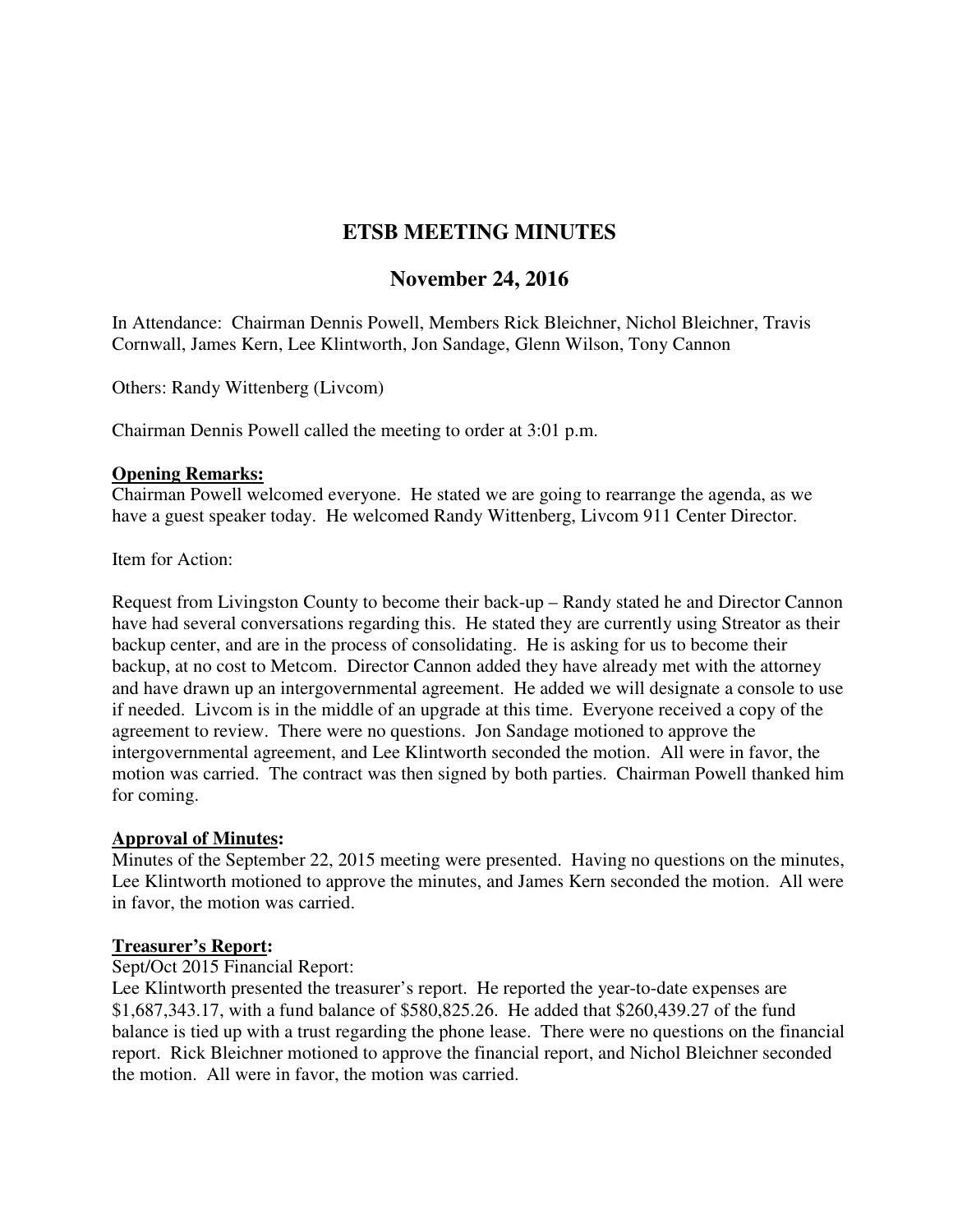### **Coordinator's Report:**

Items for Information:

Status Report: There was nothing out of the ordinary to report.

Error Reports: The reports were included in the packet.

CAD Reports: These reports were included in the packet.

Call Stats: These reports for Metcom, Bloomington, and ISU were included in the packet. There were no questions on these reports.

#### **Old Business:**

Items for Information: Nothing to report.

#### **New Business:**

Items for Action:

Approval of 2016 Meeting Schedule – There were no questions on the proposed meeting schedule for 2016. Travis Cornwall motioned to approve the schedule, and James Kern seconded the motion. All were in favor, the motion was carried.

Items for Information:

Next Meeting – Chairman Powell reported the next meeting date is scheduled for January 26, 2016.

Other – State Budget Updates – Director Cannon reported on the current status of the state budget. He stated we are still not receiving state wireless surcharges. He added the House committee has a meeting scheduled for next week. He stated he did some calculations on fund balance estimates for the next few months, and the estimated totals on the monthly bills that must be paid. Frontier telephone has mentioned that they will never disconnect us. He stated he has heard rumors that there are a couple small counties that are closing soon. He added that the state should be releasing payments before the end of the year.